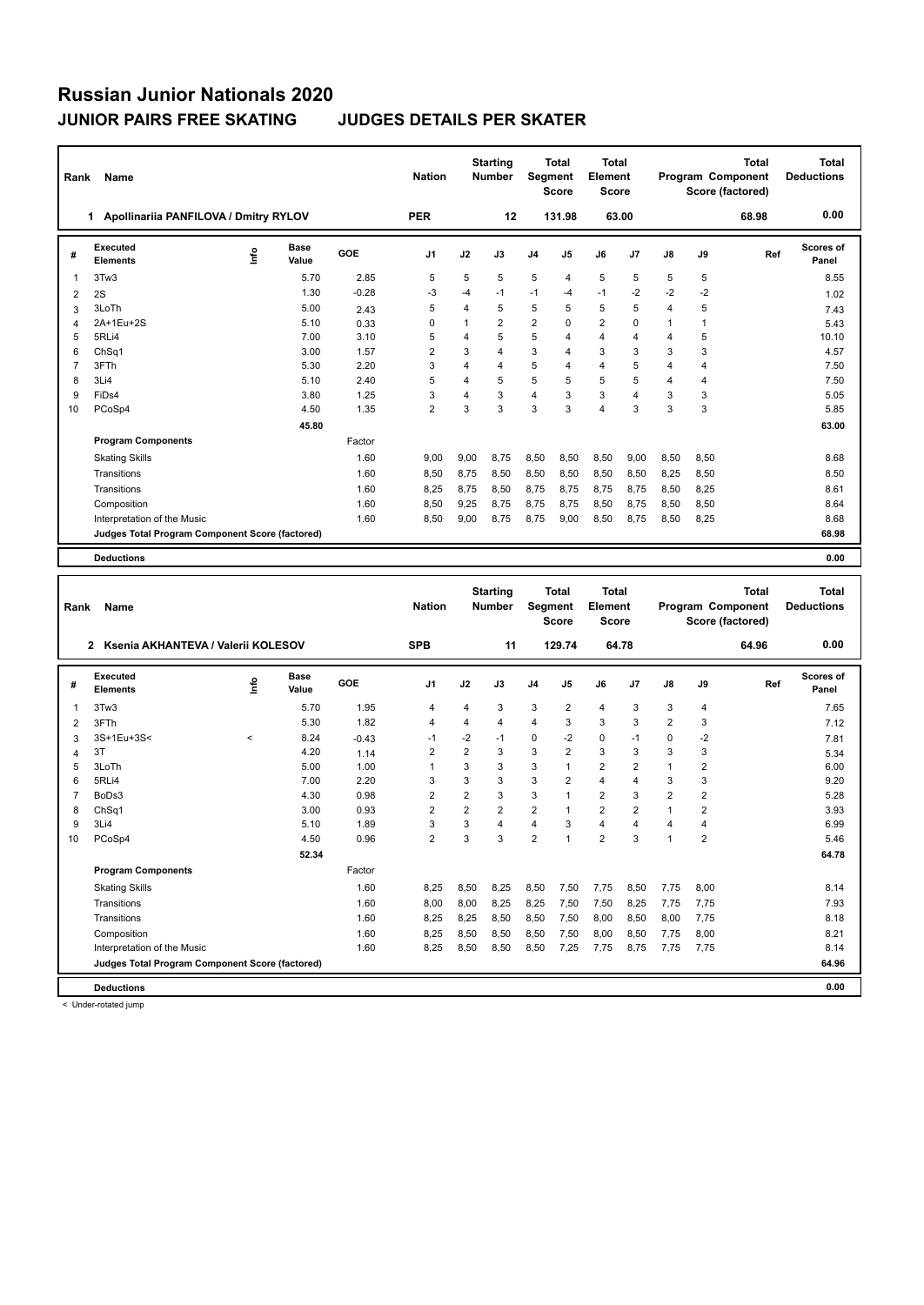| Rank           | <b>Name</b>                                     |         |                      |         | <b>Nation</b>  |                         | <b>Starting</b><br><b>Number</b> | <b>Segment</b>          | <b>Total</b><br><b>Score</b> | <b>Total</b><br>Element<br><b>Score</b> |                         |                |      | <b>Total</b><br><b>Program Component</b><br>Score (factored) | <b>Total</b><br><b>Deductions</b> |
|----------------|-------------------------------------------------|---------|----------------------|---------|----------------|-------------------------|----------------------------------|-------------------------|------------------------------|-----------------------------------------|-------------------------|----------------|------|--------------------------------------------------------------|-----------------------------------|
|                | Iuliia ARTEMEVA / Mikhail NAZARYCHEV<br>3       |         |                      |         | <b>PER</b>     |                         | 9                                |                         | 122.52                       | 60.22                                   |                         |                |      | 63.30                                                        | $-1.00$                           |
| #              | Executed<br><b>Elements</b>                     | lnfo    | <b>Base</b><br>Value | GOE     | J <sub>1</sub> | J2                      | J3                               | J <sub>4</sub>          | J <sub>5</sub>               | J6                                      | J7                      | J8             | J9   | Ref                                                          | Scores of<br>Panel                |
| $\overline{1}$ | 3Tw3                                            |         | 5.70                 | 1.79    | 3              | 3                       | 3                                | $\overline{4}$          | 3                            | 3                                       | 3                       | 3              | 4    |                                                              | 7.49                              |
| 2              | 2A<+1Eu+3S                                      | $\prec$ | 7.44                 | $-1.04$ | -4             | $-2$                    | $-1$                             | $-2$                    | $-3$                         | $-2$                                    | $-3$                    | $-3$           | $-2$ |                                                              | 6.40                              |
| 3              | 3T                                              |         | 4.20                 | 0.78    | 1              | $\overline{\mathbf{1}}$ | $\overline{2}$                   | $\overline{2}$          | $\overline{2}$               | $\overline{2}$                          | $\overline{2}$          | 2              | 3    |                                                              | 4.98                              |
| 4              | 3FTh                                            |         | 5.30                 | 1.44    | 2              | 3                       | 4                                | $\overline{\mathbf{4}}$ | $\overline{2}$               | $\overline{2}$                          | 3                       | $\overline{1}$ | 3    |                                                              | 6.74                              |
| 5              | BoDs4                                           |         | 4.70                 | 1.14    | $\overline{2}$ | $\overline{2}$          | 3                                | 3                       | $\overline{2}$               | $\overline{2}$                          | 3                       | 3              | 2    |                                                              | 5.84                              |
| 6              | 3LoTh                                           |         | 5.00                 | $-2.43$ | -5             | $-5$                    | $-5$                             | $-4$                    | $-5$                         | $-5$                                    | $-4$                    | $-5$           | $-5$ |                                                              | 2.57                              |
| $\overline{7}$ | 5RLi4                                           |         | 7.00                 | 2.20    | $\overline{2}$ | $\overline{2}$          | 4                                | 5                       | 3                            | 3                                       | 3                       | 3              | 4    |                                                              | 9.20                              |
| 8              | ChSq1                                           |         | 3.00                 | 1.36    | 1              | $\overline{2}$          | 3                                | 3                       | 3                            | $\overline{2}$                          | 3                       | 3              | 3    |                                                              | 4.36                              |
| 9              | 4Li4                                            |         | 5.10                 | 1.75    | $\overline{2}$ | 3                       | 4                                | 5                       | 3                            | 4                                       | $\overline{\mathbf{A}}$ | 3              | 3    |                                                              | 6.85                              |
| 10             | PCoSp4                                          |         | 4.50                 | 1.29    | $\overline{2}$ | $\overline{2}$          | 3                                | 3                       | $\overline{2}$               | 3                                       | 3                       | 4              | 4    |                                                              | 5.79                              |
|                |                                                 |         | 51.94                |         |                |                         |                                  |                         |                              |                                         |                         |                |      |                                                              | 60.22                             |
|                | <b>Program Components</b>                       |         |                      | Factor  |                |                         |                                  |                         |                              |                                         |                         |                |      |                                                              |                                   |
|                | <b>Skating Skills</b>                           |         |                      | 1.60    | 7.75           | 7.75                    | 8.25                             | 8,25                    | 7.75                         | 7,50                                    | 8,25                    | 7.75           | 8,25 |                                                              | 7.96                              |
|                | Transitions                                     |         |                      | 1.60    | 7,25           | 7,50                    | 8,25                             | 8,25                    | 7,50                         | 7,50                                    | 8,25                    | 7,50           | 8,00 |                                                              | 7.79                              |
|                | Transitions                                     |         |                      | 1.60    | 7.25           | 7,50                    | 8.25                             | 8,50                    | 7,50                         | 7.75                                    | 8,50                    | 7.75           | 8.00 |                                                              | 7.89                              |
|                | Composition                                     |         |                      | 1.60    | 7,50           | 7,75                    | 8,50                             | 8,50                    | 7,75                         | 7,50                                    | 8,50                    | 8.00           | 8,25 |                                                              | 8.04                              |
|                | Interpretation of the Music                     |         |                      | 1.60    | 7,50           | 7,50                    | 8,25                             | 8,25                    | 7,50                         | 7,75                                    | 8,50                    | 8,00           | 8.00 |                                                              | 7.89                              |
|                | Judges Total Program Component Score (factored) |         |                      |         |                |                         |                                  |                         |                              |                                         |                         |                |      |                                                              | 63.30                             |
|                | <b>Deductions</b>                               |         | Falls:               | $-1.00$ |                |                         |                                  |                         |                              |                                         |                         |                |      |                                                              | $-1.00$                           |

< Under-rotated jump

| Rank           | Name                                            |         |                      |         | <b>Nation</b>  |                | <b>Starting</b><br><b>Number</b> | Segment        | <b>Total</b><br><b>Score</b> | <b>Total</b><br>Element<br><b>Score</b> |                |                |                | <b>Total</b><br>Program Component<br>Score (factored) | <b>Total</b><br><b>Deductions</b> |
|----------------|-------------------------------------------------|---------|----------------------|---------|----------------|----------------|----------------------------------|----------------|------------------------------|-----------------------------------------|----------------|----------------|----------------|-------------------------------------------------------|-----------------------------------|
|                | 4 Polina KOSTIUKOVICH / Dmitrii IALIN           |         |                      |         | <b>SPB</b>     |                | 8                                |                | 121.55                       |                                         | 59.58          |                |                | 62.97                                                 | $-1.00$                           |
| #              | Executed<br><b>Elements</b>                     | ١nfo    | <b>Base</b><br>Value | GOE     | J <sub>1</sub> | J2             | J3                               | J <sub>4</sub> | J5                           | J6                                      | J7             | J8             | J9             | Ref                                                   | <b>Scores of</b><br>Panel         |
| 1              | 3Tw3                                            |         | 5.70                 | 2.04    | $\overline{4}$ | 5              | 3                                | $\overline{4}$ | $\overline{2}$               | 3                                       | $\overline{4}$ | $\overline{4}$ | 3              |                                                       | 7.74                              |
| $\overline{2}$ | 3LoTh                                           |         | 5.00                 | 1.93    | 4              | 4              | 4                                | $\overline{4}$ | $\overline{2}$               | 4                                       | 4              | 3              | 4              |                                                       | 6.93                              |
| 3              | 2A+1Eu+3S<                                      | $\prec$ | 7.24                 | $-1.72$ | $-5$           | $-5$           | $-5$                             | $-5$           | $-5$                         | $-5$                                    | $-5$           | $-5$           | $-5$           |                                                       | 5.52                              |
| 4              | 3T                                              |         | 4.20                 | $-0.48$ | 0              | $-2$           | $-1$                             | $-1$           | $-2$                         | $\mathbf{1}$                            | $-2$           | $-1$           | $-1$           |                                                       | 3.72                              |
| 5              | 3Li4                                            |         | 5.10                 | 1.75    | 4              | 3              | 4                                | $\overline{4}$ | $\overline{2}$               | $\overline{4}$                          | 3              | 3              | 3              |                                                       | 6.85                              |
| 6              | 3STh                                            |         | 4.40                 | 1.57    | 3              | 4              | 4                                | $\overline{4}$ | $\overline{2}$               | $\overline{4}$                          | 5              | 3              | 3              |                                                       | 5.97                              |
| $\overline{7}$ | BoDs1                                           |         | 3.50                 | 0.60    | $\Omega$       | 2              | $\overline{2}$                   | $\overline{2}$ | 1                            | $\overline{2}$                          | $\overline{2}$ | 2              | 1              |                                                       | 4.10                              |
| 8              | PCoSp4                                          |         | 4.50                 | 0.96    | $\overline{2}$ | $\overline{2}$ | $\overline{2}$                   | $\overline{2}$ | $\overline{2}$               | 3                                       | 3              | $\overline{2}$ | $\overline{2}$ |                                                       | 5.46                              |
| 9              | ChSq1                                           |         | 3.00                 | 1.29    | $\overline{4}$ | $\overline{2}$ | $\overline{2}$                   | $\overline{2}$ | $\overline{2}$               | 3                                       | 4              | 3              | $\overline{2}$ |                                                       | 4.29                              |
| 10             | 5RLi4                                           |         | 7.00                 | 2.00    | 3              | 3              | 3                                | 3              | 1                            | 3                                       | 4              | 3              | 2              |                                                       | 9.00                              |
|                |                                                 |         | 49.64                |         |                |                |                                  |                |                              |                                         |                |                |                |                                                       | 59.58                             |
|                | <b>Program Components</b>                       |         |                      | Factor  |                |                |                                  |                |                              |                                         |                |                |                |                                                       |                                   |
|                | <b>Skating Skills</b>                           |         |                      | 1.60    | 8,25           | 8,25           | 8.00                             | 8,00           | 7,50                         | 8,00                                    | 8,25           | 7.75           | 7,75           |                                                       | 8.00                              |
|                | Transitions                                     |         |                      | 1.60    | 8,00           | 8,00           | 7,75                             | 7,75           | 6,75                         | 7,75                                    | 8,00           | 7,50           | 7,75           |                                                       | 7.79                              |
|                | Transitions                                     |         |                      | 1.60    | 8.00           | 8,00           | 8.00                             | 7,50           | 7,50                         | 8,00                                    | 8,25           | 7,50           | 7,50           |                                                       | 7.79                              |
|                | Composition                                     |         |                      | 1.60    | 8,50           | 8,25           | 8,00                             | 8,00           | 6,75                         | 7,75                                    | 8,25           | 7.75           | 7,75           |                                                       | 7.96                              |
|                | Interpretation of the Music                     |         |                      | 1.60    | 8,25           | 8,25           | 7,75                             | 7,75           | 7,25                         | 7,75                                    | 8,25           | 7,50           | 7,50           |                                                       | 7.82                              |
|                | Judges Total Program Component Score (factored) |         |                      |         |                |                |                                  |                |                              |                                         |                |                |                |                                                       | 62.97                             |
|                |                                                 |         |                      |         |                |                |                                  |                |                              |                                         |                |                |                |                                                       |                                   |
|                | <b>Deductions</b>                               |         | Falls:               | $-1.00$ |                |                |                                  |                |                              |                                         |                |                |                |                                                       | $-1.00$                           |
|                | - Under retated jumn                            |         |                      |         |                |                |                                  |                |                              |                                         |                |                |                |                                                       |                                   |

< Under-rotated jump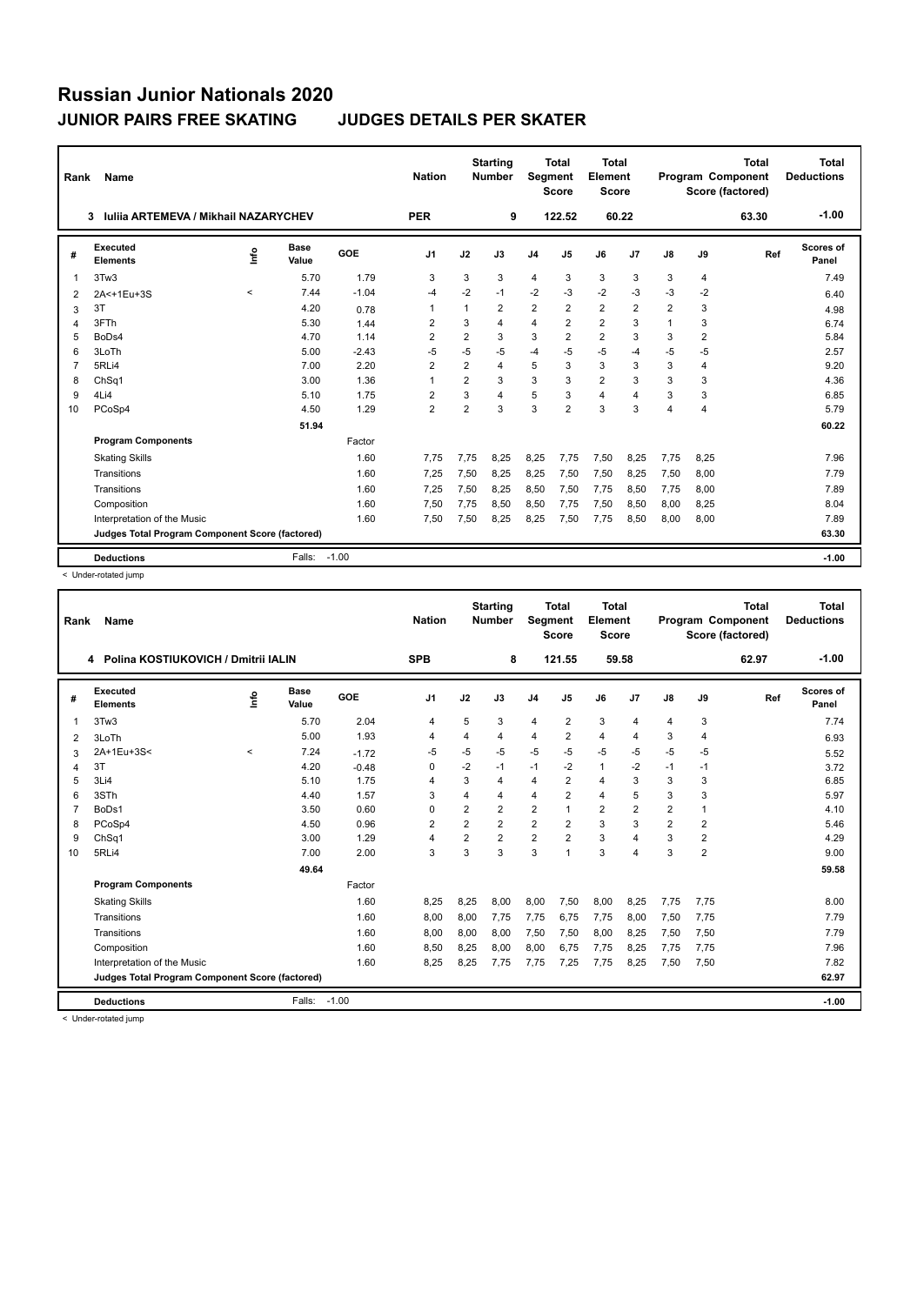| Rank           | Name                                            |      |                      |         | <b>Nation</b>           |                | <b>Starting</b><br><b>Number</b> | Segment        | <b>Total</b><br><b>Score</b> | <b>Total</b><br>Element<br><b>Score</b> |                         |                |                         | <b>Total</b><br><b>Program Component</b><br>Score (factored) | Total<br><b>Deductions</b> |
|----------------|-------------------------------------------------|------|----------------------|---------|-------------------------|----------------|----------------------------------|----------------|------------------------------|-----------------------------------------|-------------------------|----------------|-------------------------|--------------------------------------------------------------|----------------------------|
|                | Diana MUKHAMETZIANOVA / Ilia MIRONOV<br>5       |      |                      |         | M/T                     |                | 10                               |                | 120.67                       | 57.68                                   |                         |                |                         | 63.99                                                        | $-1.00$                    |
| #              | Executed<br><b>Elements</b>                     | lnfo | <b>Base</b><br>Value | GOE     | J <sub>1</sub>          | J2             | J3                               | J <sub>4</sub> | J <sub>5</sub>               | J6                                      | J7                      | J8             | J9                      | Ref                                                          | <b>Scores of</b><br>Panel  |
| 1              | 3Tw3                                            |      | 5.70                 | $-0.65$ | $-2$                    | $-2$           | $\Omega$                         | $-1$           | $\mathbf{1}$                 | $-2$                                    | $-2$                    | $-1$           | 0                       |                                                              | 5.05                       |
| $\overline{2}$ | 3FTh                                            |      | 5.30                 | 1.29    | $\overline{\mathbf{c}}$ | 3              | 3                                | 3              | 3                            | $\overline{\mathbf{c}}$                 | 2                       | 2              | $\overline{\mathbf{c}}$ |                                                              | 6.59                       |
| 3              | 3Lz!                                            |      | 5.90                 | $-2.95$ | $-5$                    | $-5$           | $-5$                             | $-5$           | $-5$                         | $-5$                                    | $-5$                    | $-5$           | $-5$                    |                                                              | 2.95                       |
| 4              | 5RLi4                                           |      | 7.00                 | 2.30    | 3                       | 3              | 4                                | 4              | $\overline{\mathbf{A}}$      | 3                                       | 3                       | 3              | $\overline{2}$          |                                                              | 9.30                       |
| 5              | ChSq1                                           |      | 3.00                 | 1.29    | $\overline{2}$          | $\overline{2}$ | 3                                | 3              | $\overline{4}$               | $\overline{2}$                          | $\overline{2}$          | 4              | $\overline{2}$          |                                                              | 4.29                       |
| 6              | $3F+2T$                                         |      | 6.60                 | 1.14    | $\overline{2}$          | $\overline{2}$ | $\overline{2}$                   | $\overline{2}$ | $\overline{2}$               | $\overline{2}$                          | 3                       | 3              | $\overline{2}$          |                                                              | 7.74                       |
| $\overline{7}$ | 3STh                                            |      | 4.40                 | 0.94    | $\overline{2}$          | $\overline{2}$ | $\overline{2}$                   | $\overline{2}$ | $\overline{2}$               | $\mathbf{1}$                            | 3                       | 3              | $\overline{2}$          |                                                              | 5.34                       |
| 8              | PCoSp4                                          |      | 4.50                 | 1.16    | $\overline{2}$          | 3              | $\overline{2}$                   | 3              | 3                            | $\overline{2}$                          | $\overline{\mathbf{A}}$ | 3              | $\overline{\mathbf{c}}$ |                                                              | 5.66                       |
| 9              | 4Li4                                            |      | 5.10                 | 1.31    | $\overline{2}$          | $\overline{2}$ | 3                                | 3              | 3                            | 3                                       | $\overline{2}$          | $\overline{2}$ | 3                       |                                                              | 6.41                       |
| 10             | FiDs3                                           |      | 3.50                 | 0.85    | $\overline{2}$          | $\overline{2}$ | $\overline{2}$                   | 3              | 3                            | $\overline{2}$                          | 3                       | 3              | $\overline{2}$          |                                                              | 4.35                       |
|                |                                                 |      | 51.00                |         |                         |                |                                  |                |                              |                                         |                         |                |                         |                                                              | 57.68                      |
|                | <b>Program Components</b>                       |      |                      | Factor  |                         |                |                                  |                |                              |                                         |                         |                |                         |                                                              |                            |
|                | <b>Skating Skills</b>                           |      |                      | 1.60    | 8.00                    | 8,25           | 8.00                             | 8.00           | 8.50                         | 7.75                                    | 8,25                    | 8.00           | 7,75                    |                                                              | 8.04                       |
|                | Transitions                                     |      |                      | 1.60    | 7.75                    | 7,75           | 7,75                             | 8,25           | 8,00                         | 7,50                                    | 8,00                    | 7,75           | 7,75                    |                                                              | 7.82                       |
|                | Transitions                                     |      |                      | 1.60    | 7.75                    | 7.75           | 8.00                             | 8,50           | 8,50                         | 7.50                                    | 8,00                    | 7.75           | 7,50                    |                                                              | 7.89                       |
|                | Composition                                     |      |                      | 1.60    | 8.00                    | 8,00           | 8,25                             | 8,50           | 8,25                         | 7,50                                    | 8,25                    | 8.25           | 7,75                    |                                                              | 8.11                       |
|                | Interpretation of the Music                     |      |                      | 1.60    | 8.00                    | 8,25           | 8,25                             | 8,25           | 8,50                         | 7,75                                    | 8,25                    | 8,25           | 7,50                    |                                                              | 8.14                       |
|                | Judges Total Program Component Score (factored) |      |                      |         |                         |                |                                  |                |                              |                                         |                         |                |                         |                                                              | 63.99                      |
|                | <b>Deductions</b>                               |      | Falls:               | $-1.00$ |                         |                |                                  |                |                              |                                         |                         |                |                         |                                                              | $-1.00$                    |

! Not clear edge

| Rank           | Name                                            |             |               |         | <b>Nation</b>            |                | <b>Starting</b><br><b>Number</b> | Segment                 | Total<br><b>Score</b>    | <b>Total</b><br>Element<br><b>Score</b> |                |                |                         | <b>Total</b><br><b>Program Component</b><br>Score (factored) | Total<br><b>Deductions</b> |
|----------------|-------------------------------------------------|-------------|---------------|---------|--------------------------|----------------|----------------------------------|-------------------------|--------------------------|-----------------------------------------|----------------|----------------|-------------------------|--------------------------------------------------------------|----------------------------|
|                | Taisia SOBININA / Nikita VOLODIN<br>6           |             |               |         | <b>SPB</b>               |                | 3                                |                         | 114.59                   | 54.70                                   |                |                |                         | 59.89                                                        | 0.00                       |
| #              | Executed<br><b>Elements</b>                     | <u>info</u> | Base<br>Value | GOE     | J <sub>1</sub>           | J2             | J3                               | J <sub>4</sub>          | J5                       | J6                                      | J <sub>7</sub> | J8             | J9                      | Ref                                                          | Scores of<br>Panel         |
| 1              | 3Tw3                                            |             | 5.70          | 1.47    | 3                        | $\overline{2}$ | 3                                | 3                       | 3                        | $\overline{2}$                          | $\overline{2}$ | 3              | $\overline{\mathbf{c}}$ |                                                              | 7.17                       |
| 2              | 3T+1Eu+3S<                                      | $\,<\,$     | 8.14          | $-1.32$ | -3                       | $-5$           | $-2$                             | $-3$                    | $-3$                     | $-2$                                    | $-4$           | -3             | $-4$                    |                                                              | 6.82                       |
| 3              | $3S^*$                                          | ٠           | 0.00          | 0.00    | $\overline{\phantom{a}}$ |                | $\overline{a}$                   | ÷                       | $\overline{\phantom{a}}$ | ٠                                       |                | ÷              | ÷                       |                                                              | 0.00                       |
| 4              | 3FTh                                            |             | 5.30          | $-0.08$ | -1                       | 0              | $-1$                             | 1                       | 0                        | 3                                       | $\mathbf{1}$   | $-1$           | $-1$                    |                                                              | 5.22                       |
| 5              | ChSq1                                           |             | 3.00          | 0.79    | -1                       | $\overline{2}$ | $\overline{2}$                   | $\overline{2}$          | 3                        | $\overline{2}$                          | 1              | $\mathbf{1}$   | 1                       |                                                              | 3.79                       |
| 6              | 3Li3                                            |             | 4.70          | 1.68    | 3                        | $\overline{2}$ | 4                                | 5                       | 5                        | $\overline{4}$                          | 3              | 3              | 3                       |                                                              | 6.38                       |
| $\overline{7}$ | FiDs4                                           |             | 3.80          | 0.98    | $\overline{2}$           | $\overline{2}$ | 3                                | 3                       | 3                        | 3                                       | 3              | $\overline{2}$ |                         |                                                              | 4.78                       |
| 8              | PCoSp3                                          |             | 4.00          | 0.40    | $\Omega$                 | 1              | 1                                | $\mathbf{1}$            | 1                        | $\mathbf{1}$                            | $\overline{2}$ | 1              |                         |                                                              | 4.40                       |
| 9              | 3LoTh                                           |             | 5.00          | 1.64    | 3                        | 3              | 3                                | $\overline{\mathbf{4}}$ | 4                        | 3                                       | 4              | 3              | 3                       |                                                              | 6.64                       |
| 10             | 5ALi4                                           |             | 7.00          | 2.50    | 3                        | $\overline{2}$ | 3                                | 5                       | 4                        | 4                                       | $\overline{4}$ | 4              | 3                       |                                                              | 9.50                       |
|                |                                                 |             | 46.64         |         |                          |                |                                  |                         |                          |                                         |                |                |                         |                                                              | 54.70                      |
|                | <b>Program Components</b>                       |             |               | Factor  |                          |                |                                  |                         |                          |                                         |                |                |                         |                                                              |                            |
|                | <b>Skating Skills</b>                           |             |               | 1.60    | 7,75                     | 7,50           | 7,25                             | 7,50                    | 7,75                     | 7,50                                    | 7,50           | 7.75           | 7,75                    |                                                              | 7.61                       |
|                | Transitions                                     |             |               | 1.60    | 7,50                     | 7,25           | 7.00                             | 6,75                    | 7,50                     | 7,25                                    | 7,25           | 7,50           | 7,50                    |                                                              | 7.32                       |
|                | Transitions                                     |             |               | 1.60    | 7,50                     | 7,25           | 7,25                             | 7,75                    | 7,75                     | 7,50                                    | 7,75           | 7,50           | 7,50                    |                                                              | 7.54                       |
|                | Composition                                     |             |               | 1.60    | 7,25                     | 7,50           | 7,50                             | 7,25                    | 8,00                     | 7,25                                    | 7,50           | 7,75           | 7,75                    |                                                              | 7.50                       |
|                | Interpretation of the Music                     |             |               | 1.60    | 7,25                     | 7,50           | 7,25                             | 7,00                    | 8,00                     | 7,50                                    | 7,75           | 7,50           | 7,50                    |                                                              | 7.46                       |
|                | Judges Total Program Component Score (factored) |             |               |         |                          |                |                                  |                         |                          |                                         |                |                |                         |                                                              | 59.89                      |
|                |                                                 |             |               |         |                          |                |                                  |                         |                          |                                         |                |                |                         |                                                              |                            |
|                | <b>Deductions</b>                               |             |               |         |                          |                |                                  |                         |                          |                                         |                |                |                         |                                                              | 0.00                       |
|                | a Hador rotated inno the lough demonstrated the |             |               |         |                          |                |                                  |                         |                          |                                         |                |                |                         |                                                              |                            |

< Under-rotated jump \* Invalid element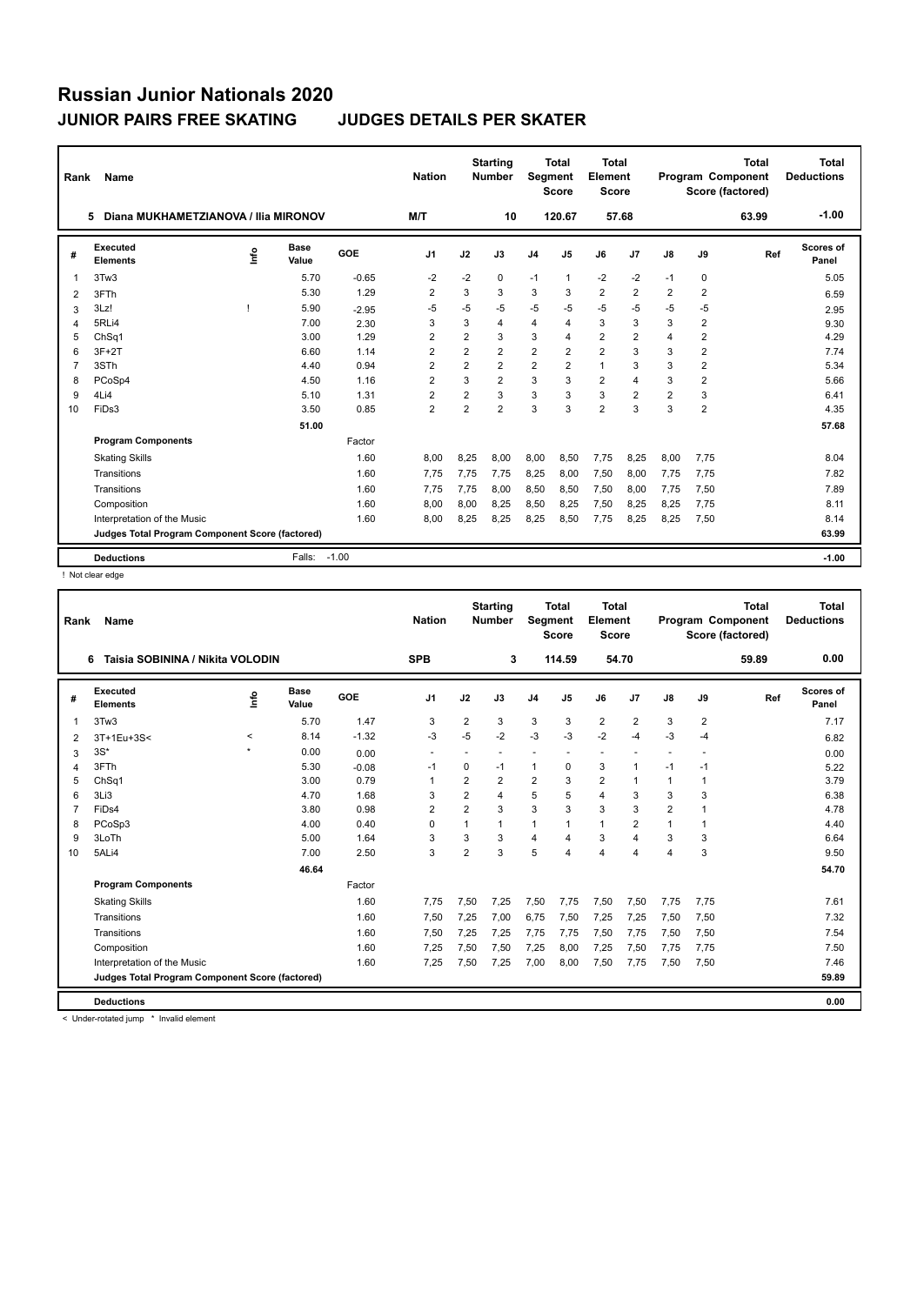| Rank            | Name                                            |         |                      |         | <b>Nation</b>  |                | <b>Starting</b><br><b>Number</b> | Segment        | Total<br><b>Score</b> | <b>Total</b><br>Element<br><b>Score</b> |                |                |                | <b>Total</b><br><b>Program Component</b><br>Score (factored) | Total<br><b>Deductions</b> |
|-----------------|-------------------------------------------------|---------|----------------------|---------|----------------|----------------|----------------------------------|----------------|-----------------------|-----------------------------------------|----------------|----------------|----------------|--------------------------------------------------------------|----------------------------|
|                 | Anastasia MUKHORTOVA / Dmitrii EVGENIEV<br>7    |         |                      |         | <b>MOS</b>     |                | 7                                |                | 107.82                | 50.57                                   |                |                |                | 59.25                                                        | $-2.00$                    |
| #               | Executed<br><b>Elements</b>                     | Info    | <b>Base</b><br>Value | GOE     | J <sub>1</sub> | J2             | J3                               | J <sub>4</sub> | J5                    | J6                                      | J7             | J8             | J9             | Ref                                                          | <b>Scores of</b><br>Panel  |
| $\mathbf 1$     | 3Tw2                                            |         | 5.40                 | 1.23    | $\overline{2}$ | 3              | $\overline{2}$                   | 3              | 1                     | $\overline{2}$                          | $\overline{2}$ | $\overline{2}$ | 3              |                                                              | 6.63                       |
| 2               | 3Lz                                             |         | 4.72                 | $-2.36$ | -5             | $-5$           | $-5$                             | $-5$           | $-5$                  | $-5$                                    | $-5$           | $-5$           | $-5$           |                                                              | 2.36                       |
| 3               | 3S<+COMBO                                       | $\prec$ | 3.44                 | $-1.72$ | -5             | $-5$           | $-5$                             | $-5$           | $-5$                  | $-5$                                    | $-5$           | $-5$           | $-5$           |                                                              | 1.72                       |
| $\overline{4}$  | 5RLi3                                           |         | 6.60                 | 0.66    | $-1$           | $\Omega$       | 1                                | $\mathbf{1}$   | 1                     | $\overline{2}$                          | $\Omega$       | $\overline{2}$ | $\overline{2}$ |                                                              | 7.26                       |
| 5               | 3LzTh                                           |         | 5.30                 | 1.44    | $\overline{2}$ | $\overline{2}$ | 3                                | 3              | 3                     | 3                                       | 3              | $\overline{2}$ | 3              |                                                              | 6.74                       |
| 6               | Ch <sub>Sq1</sub>                               |         | 3.00                 | 1.43    | $\overline{4}$ | $\overline{2}$ | 3                                | 3              | 3                     | $\overline{2}$                          | 3              | 3              | 3              |                                                              | 4.43                       |
| $\overline{7}$  | 4Li4                                            |         | 5.10                 | $-0.07$ | $-1$           | $-1$           | 3                                | $\Omega$       | $\Omega$              | $\mathbf{1}$                            | $-2$           | $-1$           | 1              |                                                              | 5.03                       |
| 8               | 3STh                                            |         | 4.40                 | 1.26    | $\overline{2}$ | 3              | 3                                | 3              | 3                     | 3                                       | $\overline{4}$ | $\overline{2}$ | 3              |                                                              | 5.66                       |
| 9               | BoDs3                                           |         | 4.30                 | 1.04    | 2              |                | $\overline{2}$                   | 3              | 3                     | $\overline{\mathbf{c}}$                 | 3              | 3              | 2              |                                                              | 5.34                       |
| 10 <sup>1</sup> | PCoSp4                                          |         | 4.50                 | 0.90    | $\overline{2}$ | $\overline{2}$ | $\overline{2}$                   | $\overline{2}$ | 1                     | $\overline{2}$                          | $\overline{2}$ | $\overline{2}$ | $\overline{2}$ |                                                              | 5.40                       |
|                 |                                                 |         | 46.76                |         |                |                |                                  |                |                       |                                         |                |                |                |                                                              | 50.57                      |
|                 | <b>Program Components</b>                       |         |                      | Factor  |                |                |                                  |                |                       |                                         |                |                |                |                                                              |                            |
|                 | <b>Skating Skills</b>                           |         |                      | 1.60    | 7.75           | 7.50           | 7.50                             | 7.50           | 8.25                  | 7.50                                    | 7,50           | 7.75           | 7.50           |                                                              | 7.57                       |
|                 | Transitions                                     |         |                      | 1.60    | 7,25           | 7,25           | 7,25                             | 7,25           | 7,50                  | 7,25                                    | 7,50           | 7,50           | 7,25           |                                                              | 7.32                       |
|                 | Transitions                                     |         |                      | 1.60    | 7,00           | 7,25           | 7.50                             | 7,50           | 7.25                  | 7,00                                    | 7,00           | 7,25           | 7,25           |                                                              | 7.21                       |
|                 | Composition                                     |         |                      | 1.60    | 7,50           | 7,50           | 7.75                             | 7,75           | 7.25                  | 7,25                                    | 7,50           | 7,50           | 7,50           |                                                              | 7.50                       |
|                 | Interpretation of the Music                     |         |                      | 1.60    | 7,75           | 7,50           | 7,50                             | 7,50           | 7,25                  | 7,25                                    | 7,75           | 7,25           | 7,25           |                                                              | 7.43                       |
|                 | Judges Total Program Component Score (factored) |         |                      |         |                |                |                                  |                |                       |                                         |                |                |                |                                                              | 59.25                      |
|                 | <b>Deductions</b>                               |         | Falls:               | $-2.00$ |                |                |                                  |                |                       |                                         |                |                |                |                                                              | $-2.00$                    |

< Under-rotated jump ! Not clear edge

| Rank           | Name                                            |         |                      |         | <b>Nation</b>  |          | <b>Starting</b><br><b>Number</b> | Segment        | <b>Total</b><br><b>Score</b> | <b>Total</b><br>Element<br><b>Score</b> |                |                |                      | <b>Total</b><br><b>Program Component</b><br>Score (factored) | <b>Total</b><br><b>Deductions</b> |
|----------------|-------------------------------------------------|---------|----------------------|---------|----------------|----------|----------------------------------|----------------|------------------------------|-----------------------------------------|----------------|----------------|----------------------|--------------------------------------------------------------|-----------------------------------|
|                | Tatiana KUZMINA / Alexei KHVALKO<br>8           |         |                      |         | <b>SPB</b>     |          | 6                                |                | 107.75                       |                                         | 51.34          |                |                      | 56.41                                                        | 0.00                              |
| #              | <b>Executed</b><br><b>Elements</b>              | lnfo    | <b>Base</b><br>Value | GOE     | J <sub>1</sub> | J2       | J3                               | J <sub>4</sub> | J5                           | J6                                      | J <sub>7</sub> | J8             | J9                   | Ref                                                          | <b>Scores of</b><br>Panel         |
| 1              | 3Tw <sub>2</sub>                                |         | 5.40                 | 0.93    | 2              | $\Omega$ | $\mathbf{1}$                     | $\overline{2}$ | $\mathbf{1}$                 | $\overline{2}$                          | $\overline{2}$ | $\overline{2}$ | $\overline{2}$       |                                                              | 6.33                              |
| 2              | 3FTh                                            |         | 5.30                 | 1.06    | 1              |          | 3                                | 3              | 1                            | $\overline{2}$                          | 3              | $\overline{1}$ | 3                    |                                                              | 6.36                              |
| 3              | 3S<+COMBO                                       | $\prec$ | 3.44                 | $-1.43$ | $-4$           | $-5$     | $-4$                             | $-4$           | $-4$                         | $-4$                                    | $-4$           | $-4$           | $-5$                 |                                                              | 2.01                              |
| 4              | 3T<                                             | $\prec$ | 3.36                 | $-0.58$ | $-3$           | $-2$     | $-1$                             | $\Omega$       | $-3$                         | $-1$                                    | $-1$           | $-2$           | $-2$                 |                                                              | 2.78                              |
| 5              | 5RLi4                                           |         | 7.00                 | 1.30    | $\overline{2}$ | 1        | $\overline{2}$                   | $\overline{2}$ | 1                            | 3                                       | $\overline{2}$ | $\overline{2}$ | $\overline{2}$       |                                                              | 8.30                              |
| 6              | ChSq1                                           |         | 3.00                 | 0.79    | $\overline{2}$ | 1        | $\overline{2}$                   | 3              | 1                            | $\overline{2}$                          | 1              | $\mathbf{1}$   | $\overline{2}$       |                                                              | 3.79                              |
| $\overline{7}$ | 3LoTh                                           |         | 5.00                 | 1.07    | $\overline{2}$ | 1        | 3                                | 3              | $\overline{2}$               | $\overline{2}$                          | $\overline{2}$ | $\overline{1}$ | 3                    |                                                              | 6.07                              |
| 8              | 3Li4                                            |         | 5.10                 | 1.24    | $\overline{2}$ | 1        | 3                                | 3              | 1                            | 3                                       | $\overline{2}$ | 3              | 3                    |                                                              | 6.34                              |
| 9              | BoDs2                                           |         | 3.90                 | 0.45    | $\overline{2}$ | $\Omega$ | $\Omega$                         | $\mathbf{1}$   | 1                            | $\mathbf{1}$                            | $\overline{2}$ | $\overline{1}$ | $\overline{2}$       |                                                              | 4.35                              |
| 10             | PCoSp4                                          |         | 4.50                 | 0.51    | $\overline{2}$ | $\Omega$ | 1                                | $\mathbf{1}$   | $\Omega$                     | $\overline{2}$                          | $\overline{2}$ | $\overline{1}$ | $\blacktriangleleft$ |                                                              | 5.01                              |
|                |                                                 |         | 46.00                |         |                |          |                                  |                |                              |                                         |                |                |                      |                                                              | 51.34                             |
|                | <b>Program Components</b>                       |         |                      | Factor  |                |          |                                  |                |                              |                                         |                |                |                      |                                                              |                                   |
|                | <b>Skating Skills</b>                           |         |                      | 1.60    | 7,50           | 7,00     | 7,25                             | 6,75           | 6.75                         | 7,25                                    | 7,50           | 7,25           | 7,25                 |                                                              | 7.18                              |
|                | Transitions                                     |         |                      | 1.60    | 7,00           | 6,50     | 7.00                             | 6,50           | 6,75                         | 7,00                                    | 7,25           | 6.75           | 7,00                 |                                                              | 6.86                              |
|                | Transitions                                     |         |                      | 1.60    | 7,25           | 6,50     | 7.00                             | 7,00           | 6,75                         | 7,25                                    | 7,75           | 7,00           | 7,00                 |                                                              | 7.04                              |
|                | Composition                                     |         |                      | 1.60    | 7,25           | 6,75     | 7,25                             | 7,00           | 6,75                         | 7,25                                    | 7,50           | 7,25           | 7,25                 |                                                              | 7.14                              |
|                | Interpretation of the Music                     |         |                      | 1.60    | 7,25           | 6,75     | 7,00                             | 6,75           | 6,75                         | 7,50                                    | 7,75           | 7,00           | 7,00                 |                                                              | 7.04                              |
|                | Judges Total Program Component Score (factored) |         |                      |         |                |          |                                  |                |                              |                                         |                |                |                      |                                                              | 56.41                             |
|                | <b>Deductions</b>                               |         |                      |         |                |          |                                  |                |                              |                                         |                |                |                      |                                                              | 0.00                              |
|                | < Under-rotated jump                            |         |                      |         |                |          |                                  |                |                              |                                         |                |                |                      |                                                              |                                   |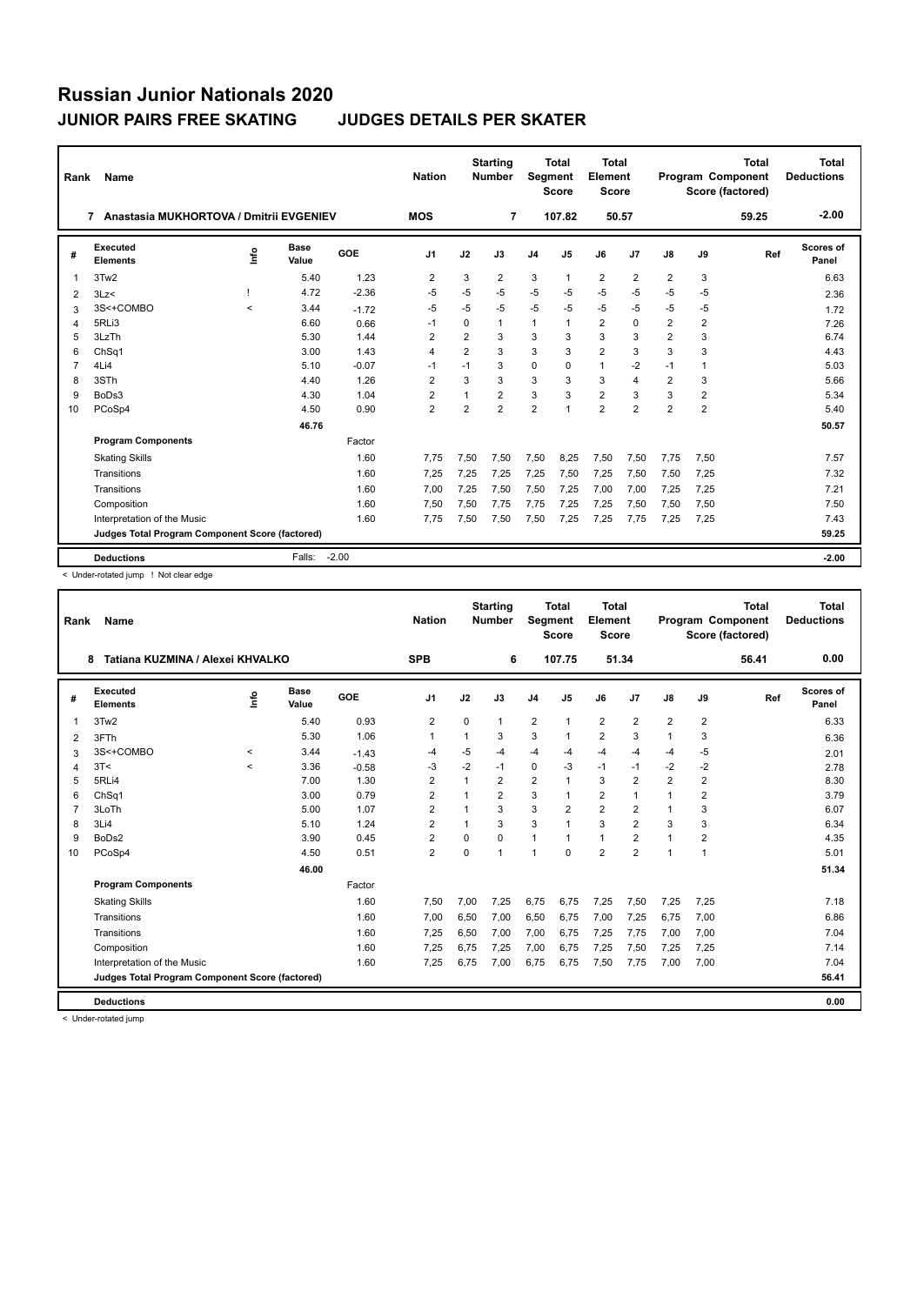| Rank           | <b>Name</b>                                     |      |                      |            | <b>Nation</b>  |                | <b>Starting</b><br><b>Number</b> | Segment        | <b>Total</b><br><b>Score</b> | <b>Total</b><br>Element<br><b>Score</b> |                |                |                         | Total<br>Program Component<br>Score (factored) | <b>Total</b><br><b>Deductions</b> |
|----------------|-------------------------------------------------|------|----------------------|------------|----------------|----------------|----------------------------------|----------------|------------------------------|-----------------------------------------|----------------|----------------|-------------------------|------------------------------------------------|-----------------------------------|
|                | Ekaterina BELOVA / Dmitrii CHIGIREV<br>9        |      |                      |            | <b>MOS</b>     |                | 1                                |                | 107.26                       | 51.47                                   |                |                |                         | 55.79                                          | 0.00                              |
| #              | Executed<br><b>Elements</b>                     | Info | <b>Base</b><br>Value | <b>GOE</b> | J <sub>1</sub> | J2             | J3                               | J <sub>4</sub> | J5                           | J6                                      | J <sub>7</sub> | J8             | J9                      | Ref                                            | Scores of<br>Panel                |
| $\mathbf 1$    | 1F!                                             |      | 0.50                 | $-0.14$    | $-4$           | $-2$           | $-2$                             | $-2$           | $-3$                         | $-3$                                    | $-3$           | $-4$           | $-2$                    |                                                | 0.36                              |
| 2              | 3Tw3                                            |      | 5.70                 | 0.98       | $\overline{2}$ | $\mathbf{1}$   | $\overline{2}$                   | $\overline{2}$ | $\overline{2}$               | $\overline{2}$                          | $\overline{2}$ | $\mathbf{1}$   | 1                       |                                                | 6.68                              |
| 3              | 3T+2T+2Lo                                       |      | 7.20                 | $-0.06$    | 0              | $-2$           | $-1$                             | $\mathbf 0$    | $\mathbf 0$                  | 0                                       | $\mathbf 0$    | 1              | 0                       |                                                | 7.14                              |
| 4              | 3FTh                                            |      | 5.30                 | 0.98       | $\overline{2}$ | $\Omega$       | $\overline{2}$                   | $\overline{2}$ | $\overline{2}$               | $\mathbf{1}$                            | 3              | $\overline{2}$ | $\overline{\mathbf{c}}$ |                                                | 6.28                              |
| 5              | ChSq1                                           |      | 3.00                 | 0.79       | $\overline{2}$ | $\mathbf{1}$   | $\mathbf{1}$                     | $\mathbf{1}$   | 1                            | $\overline{\mathbf{c}}$                 | $\overline{2}$ | $\overline{2}$ | $\overline{\mathbf{c}}$ |                                                | 3.79                              |
| 6              | 3LoTh                                           |      | 5.00                 | 0.00       | $\Omega$       | $\Omega$       | $-1$                             | $\Omega$       | $\Omega$                     | 1                                       | 3              | $\Omega$       | $-1$                    |                                                | 5.00                              |
| $\overline{7}$ | BoDs2                                           |      | 3.90                 | 0.39       | -1             | $\Omega$       | 1                                | $\mathbf{1}$   | $\overline{2}$               | $\mathbf{1}$                            | $\overline{1}$ | 1              | 1                       |                                                | 4.29                              |
| 8              | 4Li4                                            |      | 5.10                 | 0.87       | $\overline{2}$ | $\overline{1}$ | $\overline{2}$                   | 3              | $\overline{2}$               | $\overline{2}$                          | $\overline{2}$ | $\Omega$       | 1                       |                                                | 5.97                              |
| 9              | 5RLi4                                           |      | 7.00                 | 1.00       | $\overline{1}$ | 1              | 1                                | $\overline{2}$ | $\overline{2}$               | $\overline{2}$                          | $\overline{2}$ | 1              | 0                       |                                                | 8.00                              |
| 10             | PCoSp4V                                         | nC   | 3.38                 | 0.58       | $\overline{2}$ | 1              | 1                                | $\overline{2}$ | $\overline{2}$               | $\overline{2}$                          | 3              | $\overline{2}$ | 1                       |                                                | 3.96                              |
|                |                                                 |      | 46.08                |            |                |                |                                  |                |                              |                                         |                |                |                         |                                                | 51.47                             |
|                | <b>Program Components</b>                       |      |                      | Factor     |                |                |                                  |                |                              |                                         |                |                |                         |                                                |                                   |
|                | <b>Skating Skills</b>                           |      |                      | 1.60       | 7,25           | 7,00           | 7,00                             | 6,75           | 7,50                         | 7,25                                    | 7,25           | 7,00           | 6,75                    |                                                | 7.07                              |
|                | Transitions                                     |      |                      | 1.60       | 6.75           | 6.50           | 6.75                             | 6.50           | 7.00                         | 7,00                                    | 7,00           | 7.00           | 6,50                    |                                                | 6.79                              |
|                | Transitions                                     |      |                      | 1.60       | 6,75           | 6,75           | 7,00                             | 6,75           | 6,75                         | 7,00                                    | 7,25           | 7,00           | 6,50                    |                                                | 6.86                              |
|                | Composition                                     |      |                      | 1.60       | 7,25           | 7,00           | 7,00                             | 7,00           | 7,25                         | 7,00                                    | 7,50           | 7,25           | 6,75                    |                                                | 7.11                              |
|                | Interpretation of the Music                     |      |                      | 1.60       | 7.00           | 6.75           | 7.00                             | 7,00           | 7,00                         | 7,25                                    | 7,25           | 7.25           | 6,50                    |                                                | 7.04                              |
|                | Judges Total Program Component Score (factored) |      |                      |            |                |                |                                  |                |                              |                                         |                |                |                         |                                                | 55.79                             |
|                | <b>Deductions</b>                               |      |                      |            |                |                |                                  |                |                              |                                         |                |                |                         |                                                | 0.00                              |

! Not clear edge

| Rank           | Name                                            |    |                      |         | <b>Nation</b>  |                | <b>Starting</b><br><b>Number</b> | Segment        | Total<br><b>Score</b> | <b>Total</b><br>Element<br><b>Score</b> |                |                |                | <b>Total</b><br>Program Component<br>Score (factored) | <b>Total</b><br><b>Deductions</b> |
|----------------|-------------------------------------------------|----|----------------------|---------|----------------|----------------|----------------------------------|----------------|-----------------------|-----------------------------------------|----------------|----------------|----------------|-------------------------------------------------------|-----------------------------------|
| 10             | Stanislava VISLOBOKOVA / Aleksei BRIUKHANOV     |    |                      |         | <b>SPB</b>     |                | $\overline{2}$                   |                | 106.32                | 47.52                                   |                |                |                | 58.80                                                 | 0.00                              |
| #              | Executed<br><b>Elements</b>                     | ۴o | <b>Base</b><br>Value | GOE     | J <sub>1</sub> | J2             | J3                               | J <sub>4</sub> | J <sub>5</sub>        | J6                                      | J7             | $\mathsf{J}8$  | J9             | Ref                                                   | Scores of<br>Panel                |
| 1              | 3Tw3                                            |    | 5.70                 | 1.55    | 3              | $\mathbf{1}$   | 3                                | 3              | 4                     | $\overline{2}$                          | 3              | 3              | $\overline{2}$ |                                                       | 7.25                              |
| 2              | 3LoTh                                           |    | 5.00                 | $-1.00$ | $-2$           | $-3$           | $-2$                             | $-1$           | $-2$                  | $-3$                                    | $-2$           | $-2$           | $-1$           |                                                       | 4.00                              |
| 3              | 3S<<                                            | << | 1.30                 | $-0.41$ | $-4$           | $-3$           | $-2$                             | $-2$           | $-4$                  | $-3$                                    | $-4$           | $-3$           | -3             |                                                       | 0.89                              |
| 4              | ChSq1                                           |    | 3.00                 | 1.29    | $\overline{2}$ | $\overline{2}$ | 3                                | $\overline{4}$ | 3                     | $\overline{2}$                          | 2              | 3              | 3              |                                                       | 4.29                              |
| 5              | 1Lz+1Eu+2S                                      |    | 2.40                 | $-0.26$ | $-2$           | $-3$           | $-1$                             | $-2$           | $-2$                  | $-3$                                    | $-2$           | $-2$           | $-1$           |                                                       | 2.14                              |
| 6              | 5RLi4                                           |    | 7.00                 | 2.10    | 3              | $\overline{2}$ | 3                                | 3              | 3                     | 3                                       | $\overline{4}$ | 3              | 3              |                                                       | 9.10                              |
| $\overline{7}$ | 3FTh                                            |    | 5.30                 | $-1.06$ | $-2$           | $-2$           | $-2$                             | $-1$           | $-3$                  | $-2$                                    | $-2$           | $-2$           | $-2$           |                                                       | 4.24                              |
| 8              | FiDs4                                           |    | 3.80                 | 0.71    | 1              | $\Omega$       | $\overline{2}$                   | $\overline{2}$ | 2                     | 3                                       | $\overline{2}$ | $\overline{2}$ | $\overline{2}$ |                                                       | 4.51                              |
| 9              | PCoSp4                                          |    | 4.50                 | 0.77    | 1              |                | $\overline{2}$                   | $\overline{2}$ | $\overline{2}$        | $\overline{2}$                          | $\overline{2}$ | 1              | $\overline{2}$ |                                                       | 5.27                              |
| 10             | 3Li4                                            |    | 5.10                 | 0.73    | $\overline{2}$ |                | $\overline{2}$                   | $\overline{2}$ | 1                     | 3                                       | $\mathbf 0$    | 0              | $\overline{2}$ |                                                       | 5.83                              |
|                |                                                 |    | 43.10                |         |                |                |                                  |                |                       |                                         |                |                |                |                                                       | 47.52                             |
|                | <b>Program Components</b>                       |    |                      | Factor  |                |                |                                  |                |                       |                                         |                |                |                |                                                       |                                   |
|                | <b>Skating Skills</b>                           |    |                      | 1.60    | 8,00           | 6,50           | 7.75                             | 8,25           | 7,75                  | 7,25                                    | 7,25           | 7,50           | 7,25           |                                                       | 7.54                              |
|                | Transitions                                     |    |                      | 1.60    | 7,50           | 6,25           | 7,50                             | 7,75           | 7,25                  | 7,00                                    | 7,00           | 7,25           | 7,00           |                                                       | 7.21                              |
|                | Transitions                                     |    |                      | 1.60    | 7,50           | 6,25           | 7,50                             | 7,50           | 7,00                  | 7,00                                    | 7,50           | 7,25           | 7,25           |                                                       | 7.29                              |
|                | Composition                                     |    |                      | 1.60    | 7,50           | 6,50           | 7,75                             | 7,75           | 7,50                  | 7,25                                    | 7,50           | 7,50           | 7,25           |                                                       | 7.46                              |
|                | Interpretation of the Music                     |    |                      | 1.60    | 7,25           | 6,25           | 7,50                             | 7,25           | 7,00                  | 7,50                                    | 7,50           | 7,25           | 7,00           |                                                       | 7.25                              |
|                | Judges Total Program Component Score (factored) |    |                      |         |                |                |                                  |                |                       |                                         |                |                |                |                                                       | 58.80                             |
|                | <b>Deductions</b>                               |    |                      |         |                |                |                                  |                |                       |                                         |                |                |                |                                                       | 0.00                              |

<< Downgraded jump